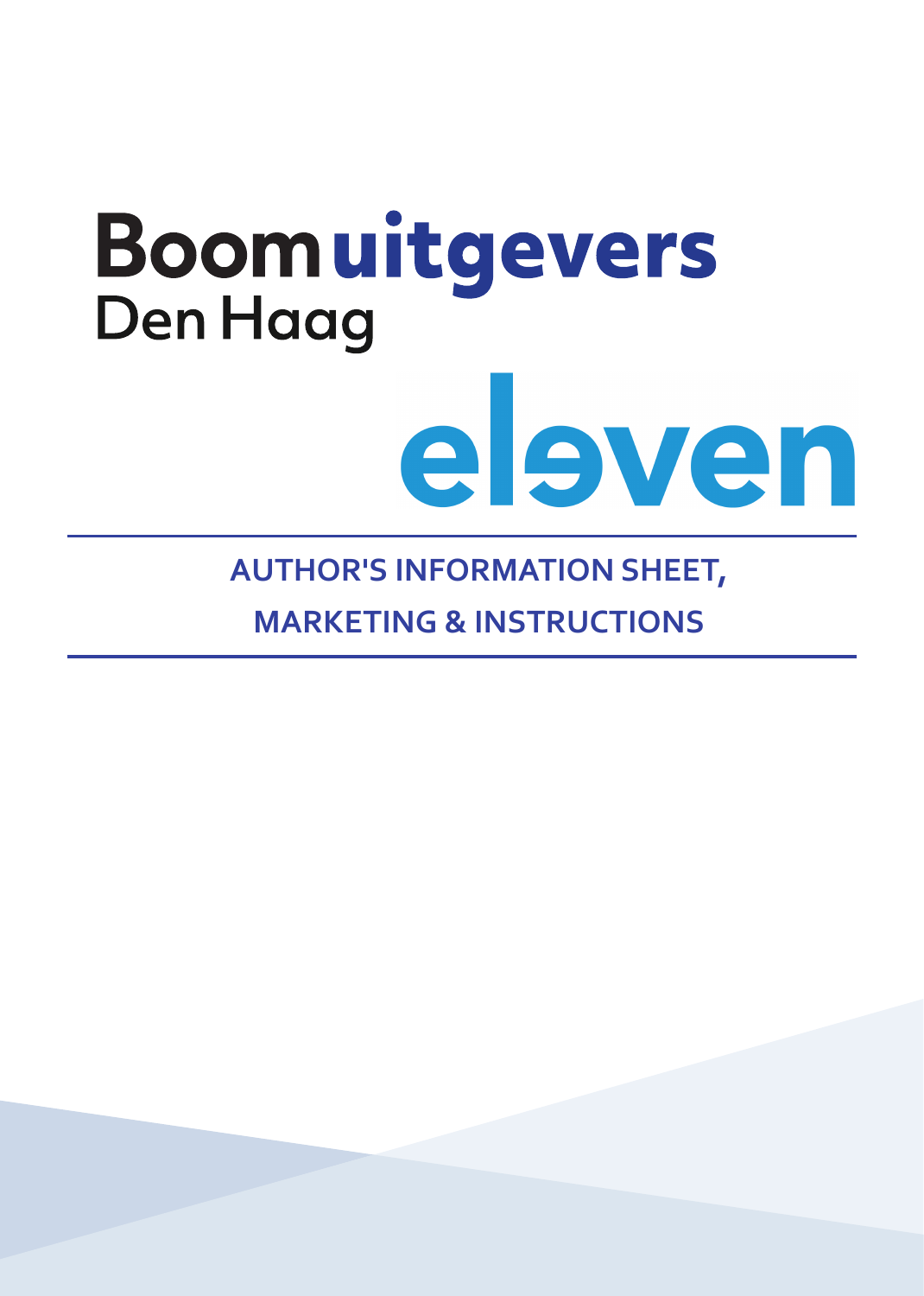## Boomuitgevers



## **TABLE OF CONTENTS**

| <b>Author's Information</b>                                                                                                            |                                  |
|----------------------------------------------------------------------------------------------------------------------------------------|----------------------------------|
| About Boom uitgevers Den Haag, Eleven and Open Access                                                                                  | $\overline{2}$<br>$\overline{2}$ |
| <b>A Book Proposal</b>                                                                                                                 | 3                                |
| <b>Editorial and Production Process</b><br>Phase 1: Editing the Text<br>Phase 2: Formatting<br>Phase 3: The Cover<br>Phase 4: Printing | 4<br>4<br>5<br>5                 |
| <b>Promotion &amp; Marketing</b><br>Where will your publication be found?<br>How can you help with the promotion?                      | 6<br>$\overline{7}$              |
| <b>Author's Instructions</b>                                                                                                           | 8                                |
| <b>Instructions for Manuscript Submission</b>                                                                                          | 8                                |
| <b>Tables and Illustrations</b>                                                                                                        | 8                                |
| <b>Style Guidelines</b><br>General<br>Spelling<br><b>References (Citations)</b><br>Others<br>Index                                     | 8<br>8<br>$9 - 10$<br>10<br>10   |
| <b>Manuscript Requirements for Template Use</b><br>Structure<br><b>Tables</b><br>Figures<br>Miscellany<br>Bibliography                 | 11<br>11<br>11<br>11<br>11       |
|                                                                                                                                        |                                  |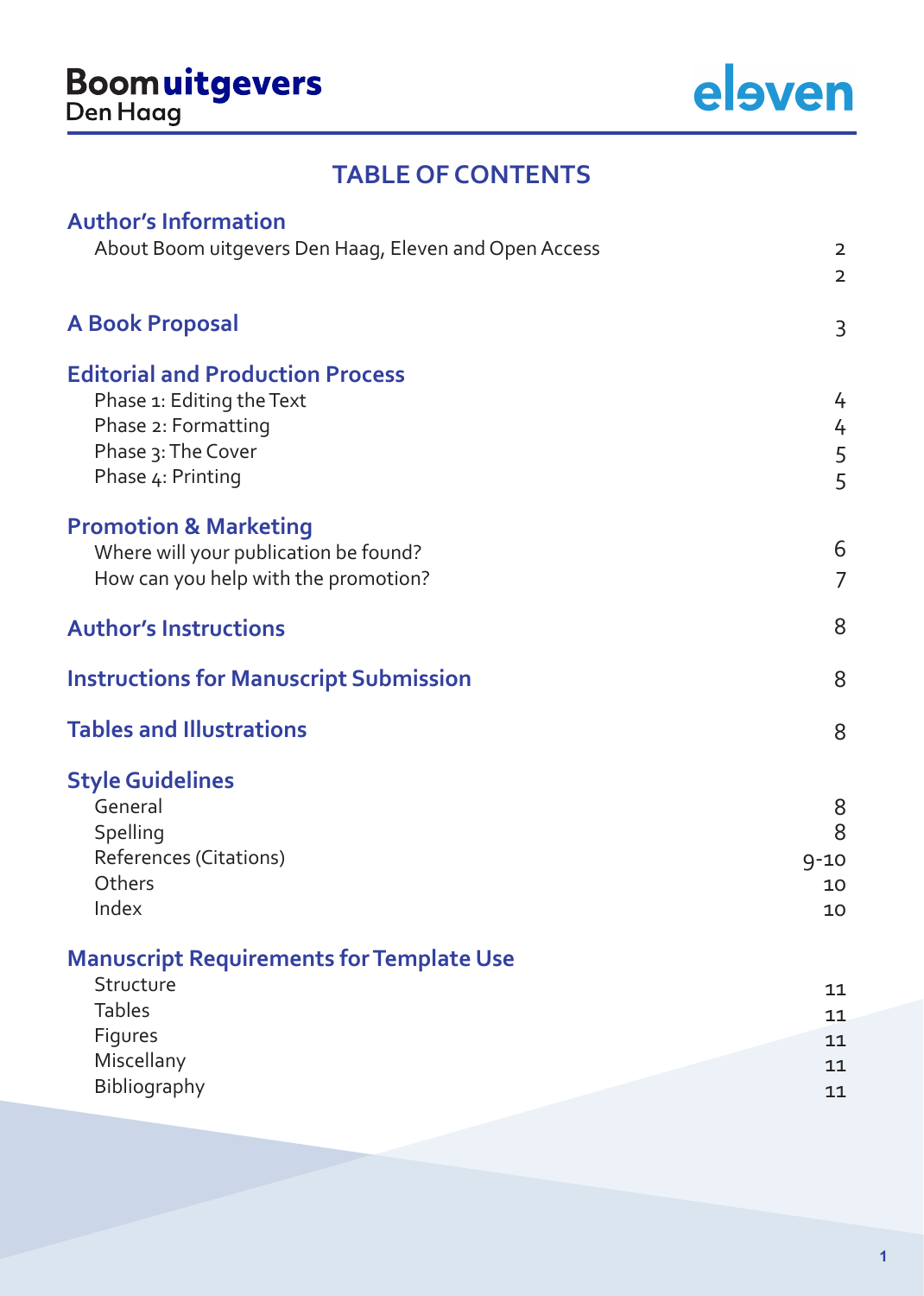## **AUTHOR'S INFORMATION**

### **About Boom uitgevers Den Haag and Eleven**

Boom uitgevers Den Haag (BuDH) is part of Koninklijke Boom uitgevers. A family business, Boom uitgevers was founded in 1841 and has since grown into a publishing group whose activities include developing multimedia operations that provide information of the highest standard for the nation. Koninklijke Boom uitgevers distinguishes itself by its independence and reliability. Boom uitgevers aims to provide people with reliable and meaningful information that leads to a better understanding, based on a strong commitment to society.

BuDH is a socially responsible company with experience in its field. We publish in the field of jurisprudence, criminology, public administration and international publishing. Our professionals engage with authors and clients alike, providing personal attention and offering appropriate tailor-made solutions based on a flexible approach. By sharing ideas with our clients and authors, and helping them to think things through, our services are always innovative. This makes BuDH and Eleven International Publishing an attractive alternative, offering an excellent, innovative range of services for a fair price.

BuDH combines cutting-edge technology and techniques with the trusted, long-established values of traditional publishing, such as professional editorial work, social awareness and giving back to the academic community, based on a sense of responsibility towards society. BuDH dares to share ideas with the new generation of authors and clients, putting it at the forefront of innovation. New, distinctive concepts in combination with the required professional knowledge make BuDH a serious partner in information provision, for academia, as well as for those in practice. Boom uitgevers Den Haag publishes under the imprints Boom bestuurskunde, Boom criminologie, Boom juridisch, Boom juridisch Antwerpen and Eleven.

Eleven is our English language, internationally-focused imprint based in Den Haag which aims to provide information of the highest standard and share this around the world.

**Boombestuurskunde Boomcriminologie Boomjuridisch** 

> **Boomjuridisch** Antwerpen

eleven

## **Eleven and Open Access**

Boom uitgevers Den Haag is in principle a "Green" Open Access publisher. The author of a scholarly publication has the right to make his/her publication online available to the public free of charge, six months after publication, provided a reference to the original source of publication is clearly given. This means that, as long as there is no commercial purpose, the author can archive the final PDF file of his/ her publication in the repository of the academic institution where the author works, in an independent repository or on the personal website of the author.

Boom uitgevers Den Haag also offers "Gold" Open Access meaning that we also offer Open Access in exchange for a Publication Charge. This option is available for full books and journal contributions.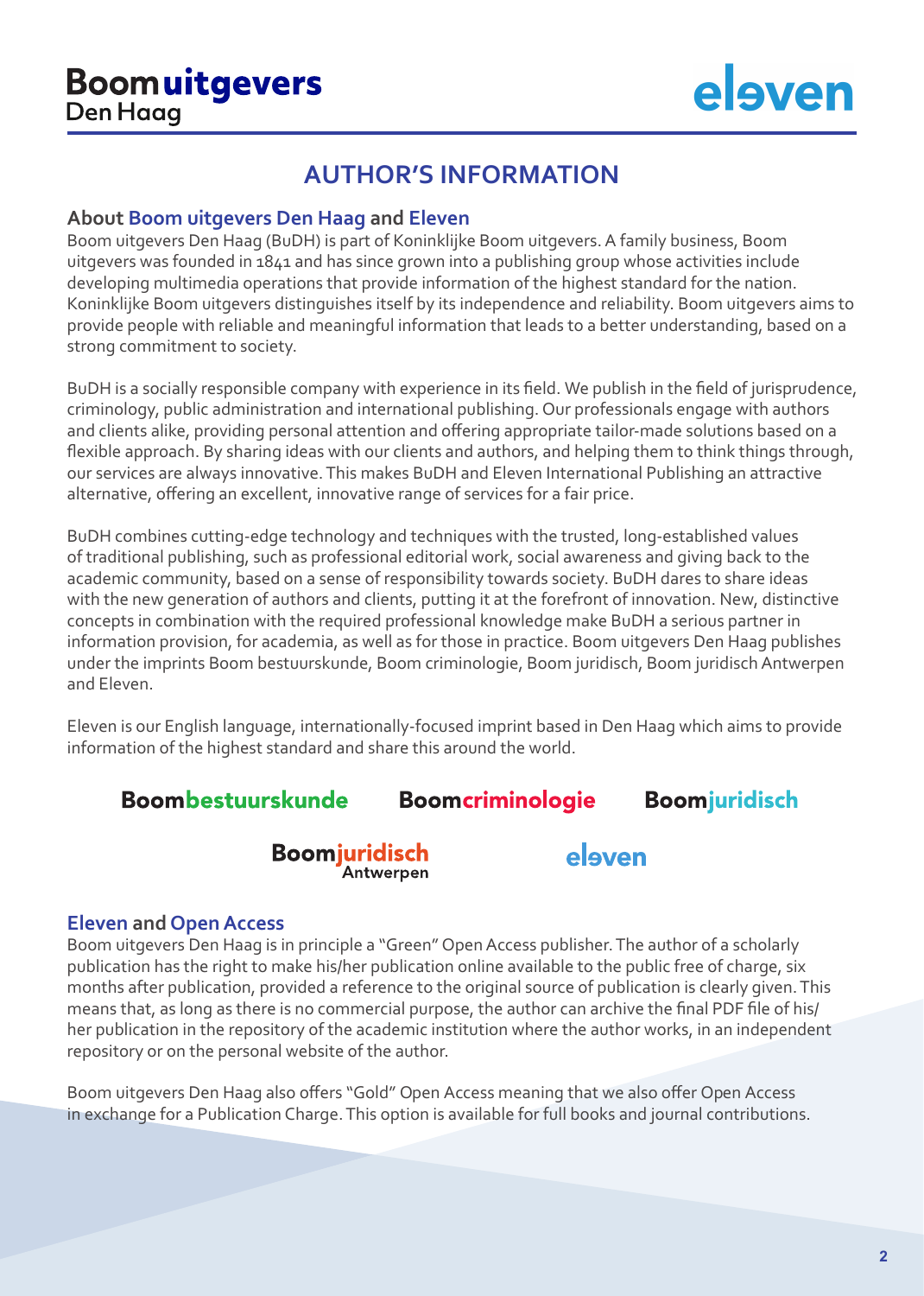

Publishing in Open Access means that the digital version of the work will be free to access for anyone and the work can be shared everywhere directly after publication. This can improve downloads and citations and can increase usage and impact of the work.

Our marketing aims to generate as much traffic as possible towards the Open Access publication, for example through social media. SEO (Search Engine Optimization) techniques are used to heighten the findability of the publication. Further promotion is set in through sending material to relevant congresses and promotional information via email, digital newsletters and flyers. The titles are also offered for library catalogues to make the OA publication as reachable as possible.

Please visit our website, **https://www.boomdenhaag.nl/en/campagne/open-access-e**, to discover a selection of our previously published Open Acces books and journals.

## **A BOOK PROPOSAL**

Eleven looks forward to working with you to create a beautiful and high-quality product. Do you have an idea for a book, article, or other form of publication? Then let us know. We look forward to receiving your proposal. Please include in your proposal:

## **DATE**

## **AUTHOR**

## **TITLE**

- 1. Please provide us with the rationale, a short description and the table of contents of your book
- 2. What is the target market of your book (students, academics, practitioners)?
- 3. Please provide us with a list of similar existing titles and please set out the relationship between your book and other similar or potentially competitive books. What makes your book different?
- 4. What is the proposed length of the book and estimated delivery date?
- 5. Please enclose a c.v.

If you would like to present a proposal, have a question, or would like to arrange a meeting, please contact:

### **Selma Hoedt, Publishing Manager**

(English Language Law, Criminology, and Political Sciences) **s.hoedt@boom.nl**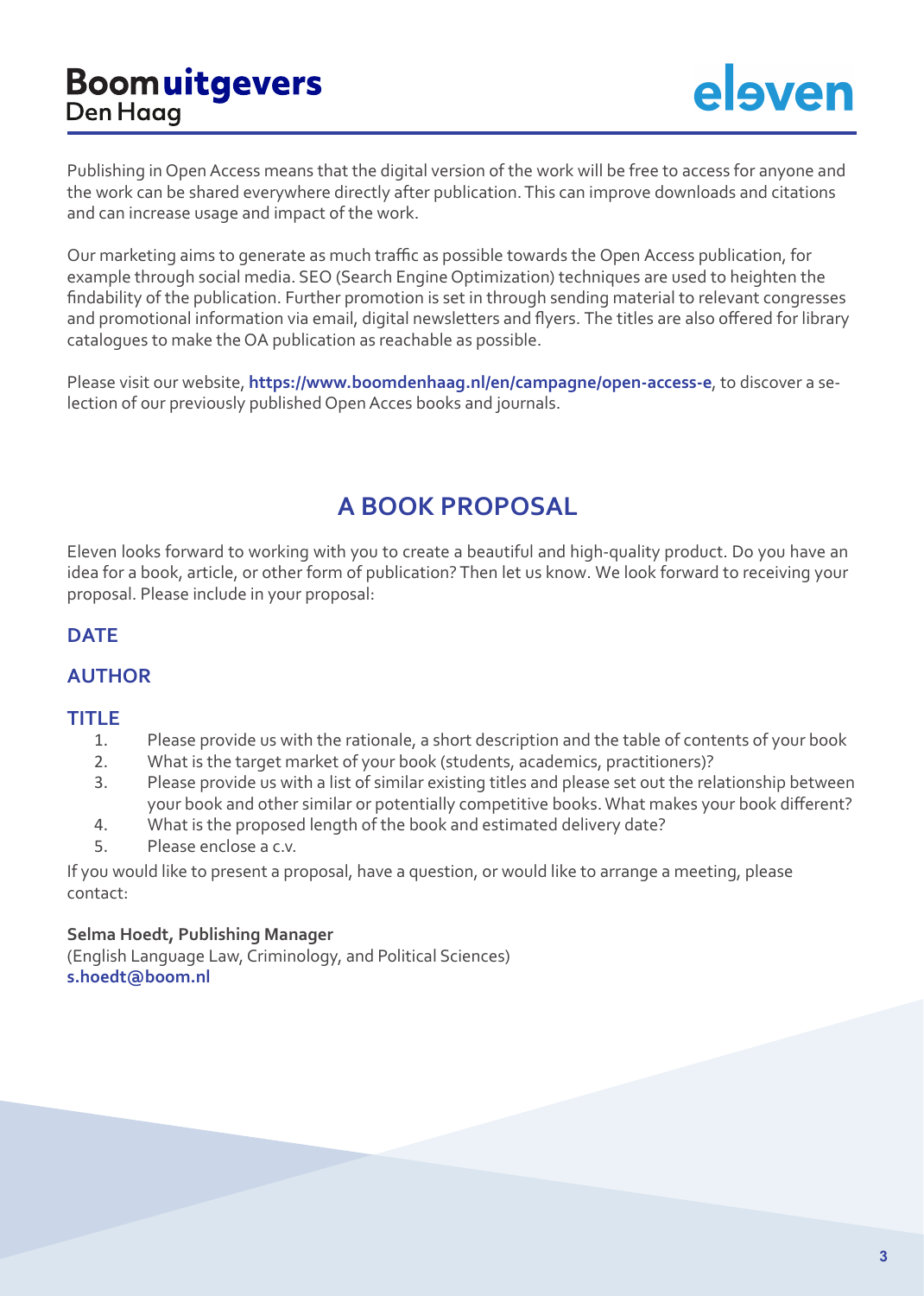

## **EDITORIAL AND PRODUCTION PROCESS**

The editorial and production process consists of the following phases:

This production process generally takes 12 weeks.

#### **Phase 1: Editing the Text**

In this phase the definitive text is decided upon.

We edit the manuscript in Microsoft Word and check and correct the text on the following: language, style, interpunctuation, numbering of the paragraphs and chapters, and the order of the chapters themselves. The corrections are carried out by one of our external specialized correctors. These corrections are carried out in Word using the option 'track changes'.

The author then receives the corrected Word manuscript, including the visible corrections, or 'tracked changes'. Thanks to this function in Word, it's very easy to see what corrections have been suggested. The author then decides themselves which corrections they do, or do not, wish to accept.

NB: This is the only phase in which corrections in the content of the text are possible. In the phases hereafter, it is no longer possible to carry out such corrections. This means that at end of this phase:

- The order of the chapters is final;
- The numbering of the chapters and paragraphs is final;
- All language and style corrections, including interpunctuation and references, have been finalized.

### **Phase 2: Formatting**

In this phase we ensure the layout and formatting of the definitive, approved text.

Our formatting is an automated process, in which we use fixed (formatting) templates. This allows all our publications to have a recognizable look and feel.

In this phase the author will receive the first proof in the form of a PDF which has already been checked technically by one of our correctors. A technical check includes, among others, checking that pagination and general layout are correct. It is not necessary to read this pdf proof, as that has been done in phase 1. The author is only required to look at any corrections (and possibly arising questions) which have been carried out by us in this first proof. In the case of diagrams or tables, the author can check and report any mistakes which may have occurred during the formatting process.

After the corrections of the first proof have been carried out, the author will receive a second proof. This is only for your information; no further corrections will be carried out in this version. In principal, the author receives a maximum amount of two proofs for confirmation.

As stated before, corrections to the content or language of the text, are no longer possible in phase 2.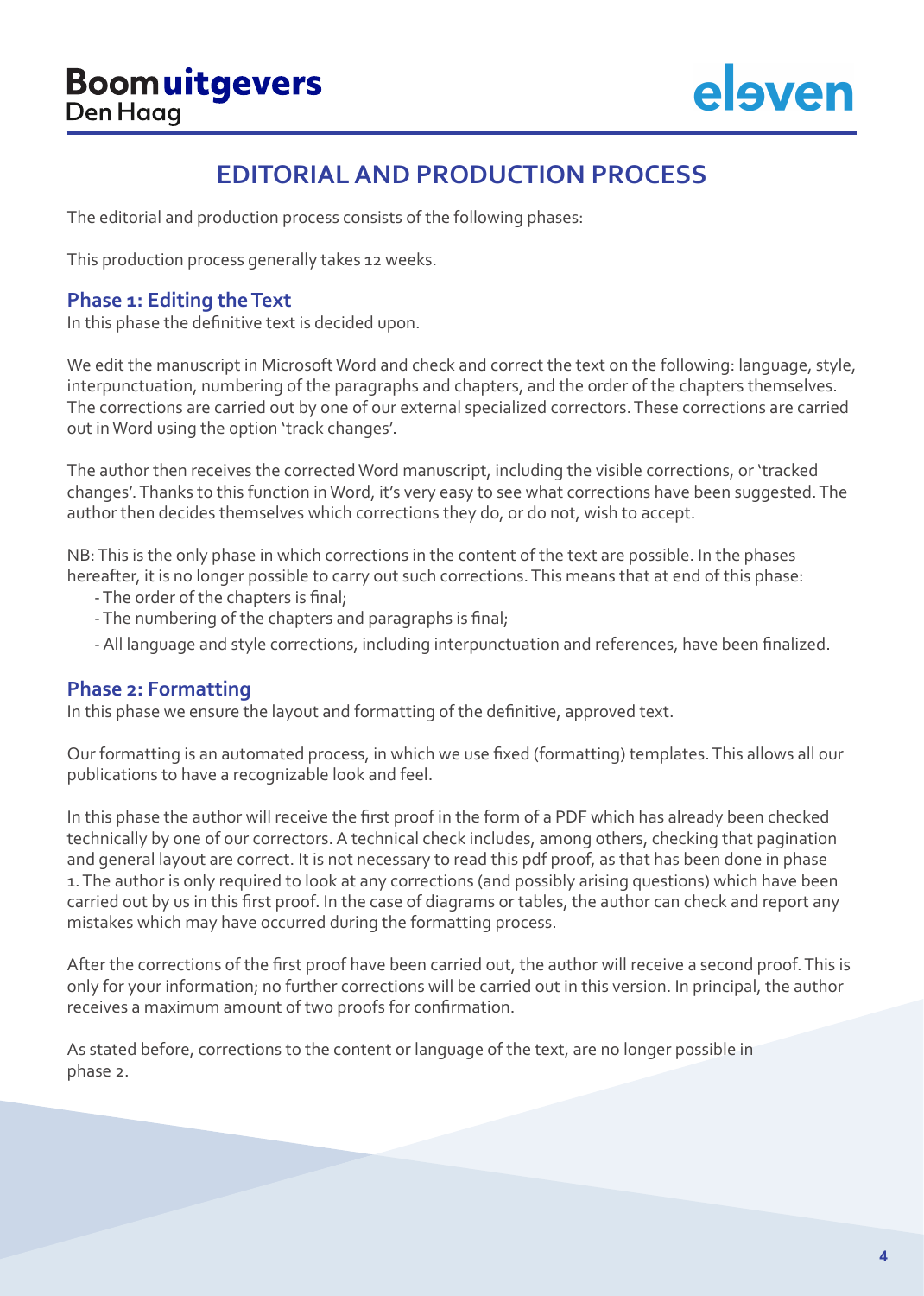

## **Phase 3: The Cover**

In this phase the cover is designed and finalized.

This phase begins once the first pdf proof of the cover design is sent to the author. In the case of a book which is being published as part of a series, the design of the cover is already confirmed. If this is not the case, we will arrange for a cover design after discussing ideas with the author. The author will then be presented with one or two designs to choose from.

## **Phase 4: Printing**

In this phase the final book is made.

After both the text and cover have been approved in phase 2 and 3, the final printing files of the content and cover are sent to the printer.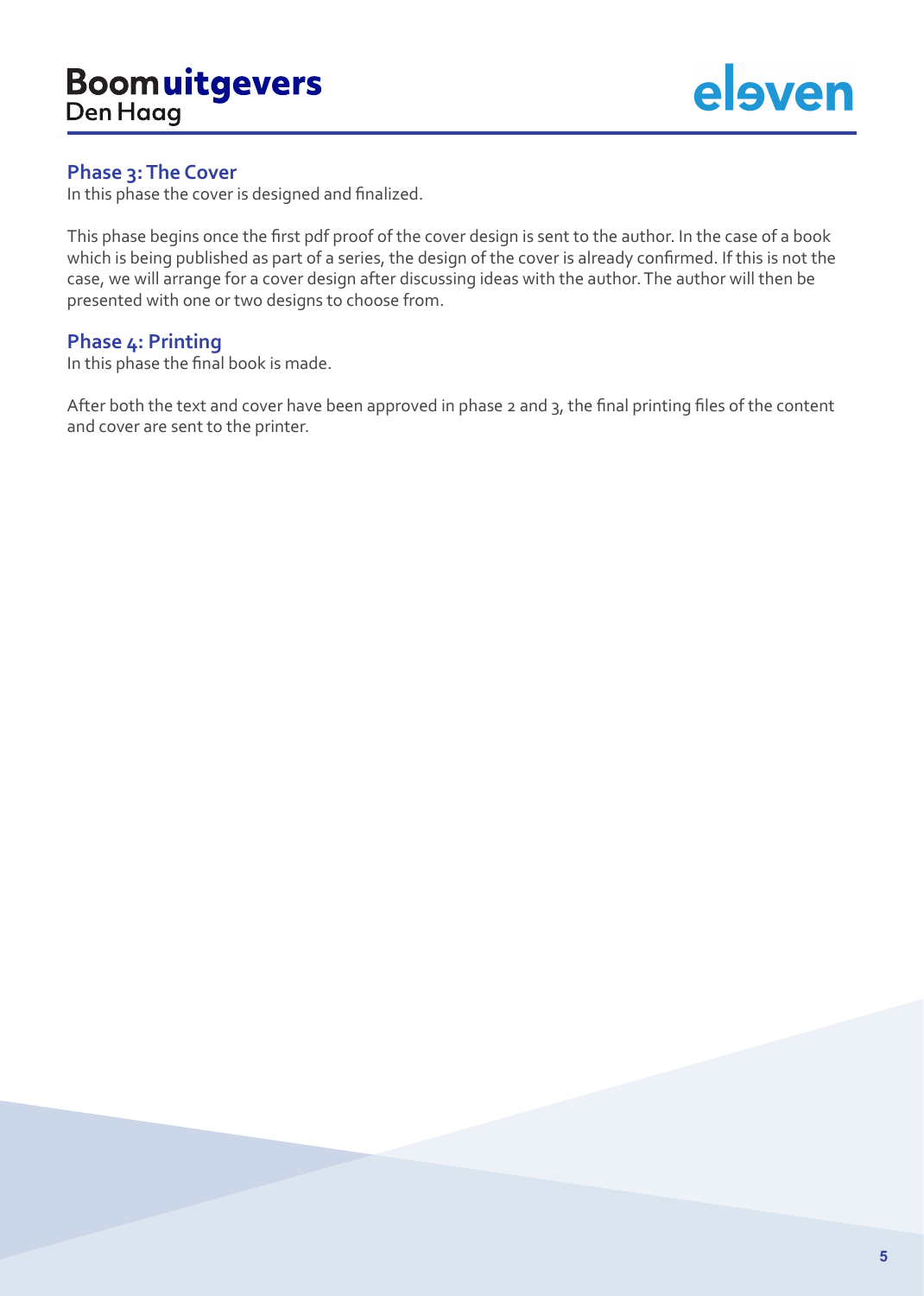

## **PROMOTION & MARKETING**

Eleven creates high-quality, innovative publications for academics and practitioners alike. With more than 20 years of experience, we have grown into a modern publishing house with strong traditional roots. Unchanged, however, is our personal approach in everything we do.

With our marketing expertise, we support our authors with communicating their important visions. In this document you will find a short overview on how we will promote your book, and how you could help.

## **Where will your publication be found?**



**Our webshops** elevenpub.com boombestuurskunde.nl boomcriminologie.nl boomjuridisch.nl

#### **(Online) distributors / bookshops\***

Bol.com, Kobo, Amazon, Boekhandel Douwes, Managementboek, Bruna, IPG book, LSi, IPS UK, The Book Depository, D.H. International, Iberian Book Services, ECPPC/ Inspirees, STM Publishers Services, Aditya Books, Satyam Books

#### **Databases and search engines**

EBSCO, ProQuest, Legal Intelligence, Rechtsorde, Worldcat, Nielsen, SSRN, DOI, Google Books, HeinOnline, Jstor

**Distribution Boomportaal**

## **Boomportaal**

- Online platform used by the Dutch government, lawyers and education
- Quick and easy access at work and at home

## **Congresses & Events**



- Attendance at book presentations and other fitting events
- Promotional inserts in congress bags
- Advertisments and (online) banners

**Newsletter & Social Media**



#### **Twitter** @Eleven\_pub @Boombstk @Boomcrim @Boomjuridisch

#### **LinkedIn**

- Eleven
- Boom uitgevers Den Haag
- Boom juridisch

**Blog** blog.boomdenhaag.nl

### **YouTube**

youtube.com/user/ boomdenhaag

#### **Newsletter**

Multiple mailings to approx. 1100 (Eleven) / 1100 (Bb, Bc) / 4500 (Bju) subscribers

\*For more information about our (international) distributors and sales agents, please visit: **https://www.boomdenhaag.nl/en/boekhandels**.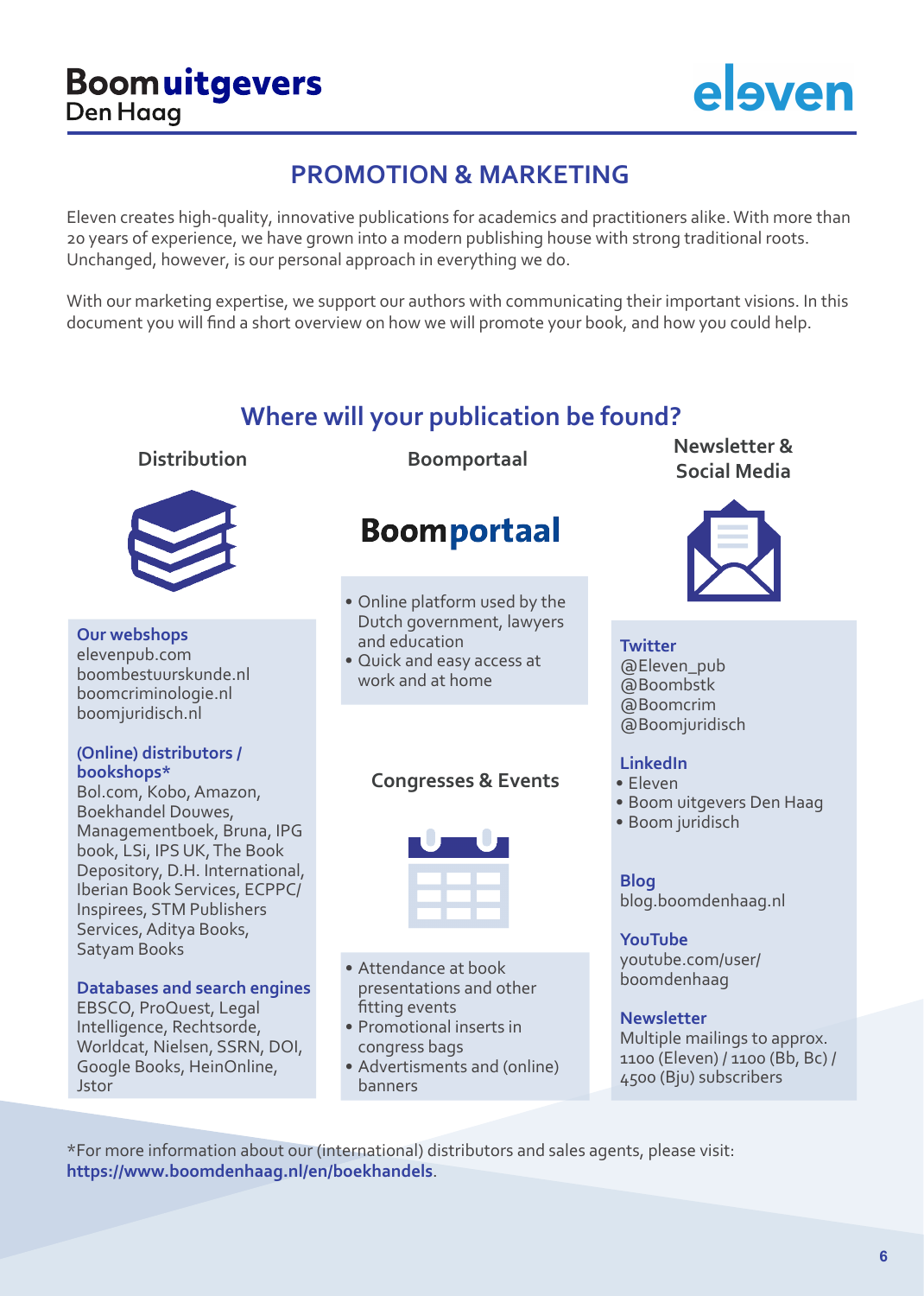

## **How can you help with the promotion?**

**Inform yourself with your collection manager or librarian as to whether your publication can be added to their collections. For more information, they can contact our sales department, info@elevenpub.com.**

> **Spread the word about your publication during congresses and other such events. We will provide you with a flyer close to or on the publication date.**

**Announce your publication via Social Media, via your blog or your email signature. Don't forget to tag us when posting your online messages!**

**Are you a member of an organisation or association? Ask your contact about the possibilities regarding having your publication mentioned in the members' newsletter or on the website.**

**Please inform us about which media we can contact on your behalf to offer a review copy.**

**Are there any associations we can contact to promote your publication? Please don't hesitate to inform us by email.**

**Tell us about any relevant, upcoming events where we might promote your publications.**

Do you have any questions and/or suggestions? Please don't hesitate to contact our marketers:

**Mischa van der Horst (academic & international) m.vanderhorst@boom.nl**

**Suzanne De Jagher (textbooks) s.dejagher@boom.nl**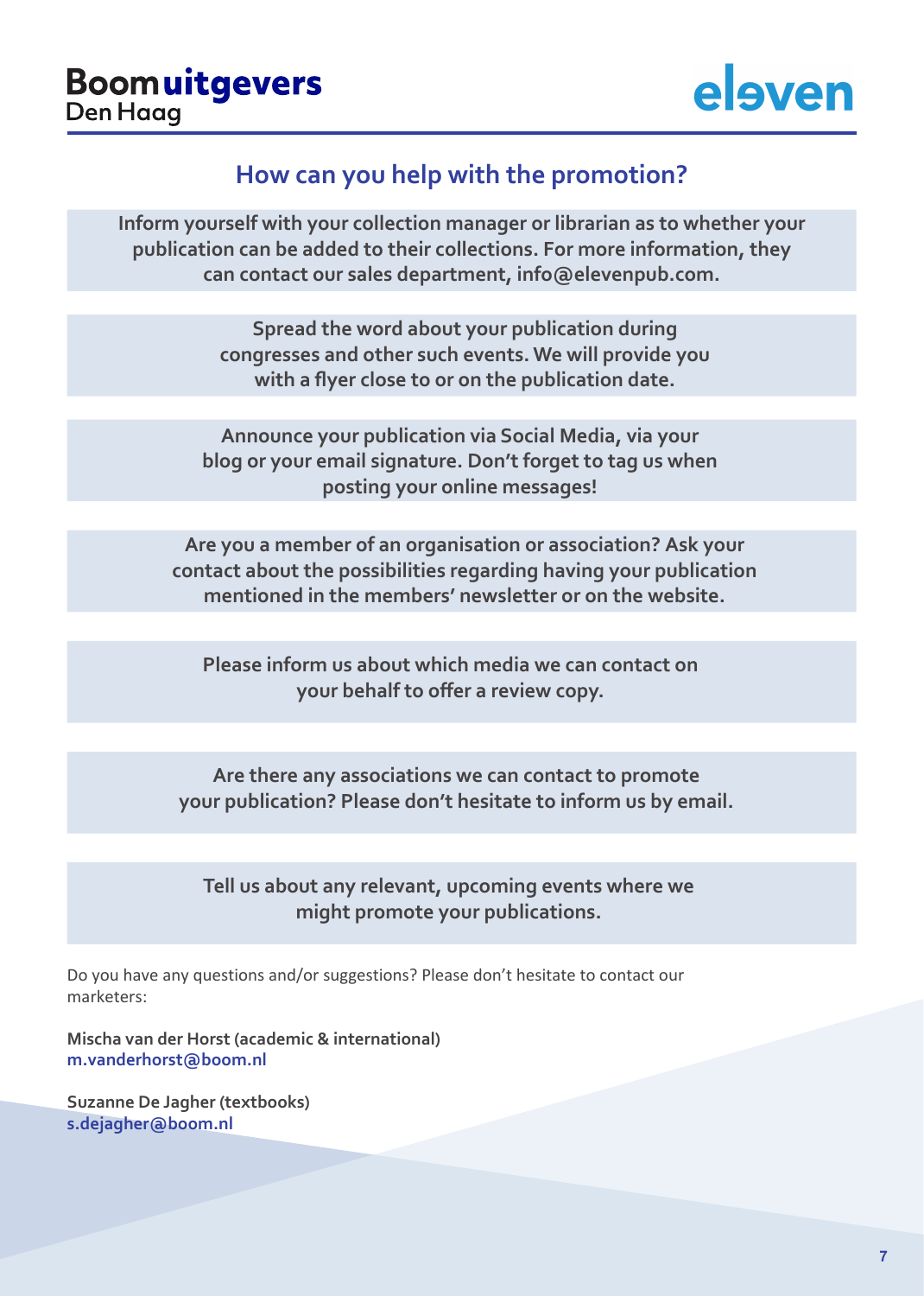## **AUTHOR'S INSTRUCTIONS**

Through the Author's instructions, we would like to offer assistance and clarity with regards to handing in manuscripts. These instructions support an optimal and supple production process for both author and publisher.

## **INSTRUCTIONS FOR MANUSCRIPT SUBMISSION**

- The manuscript should be emailed as a Word document to the editor. Please make sure that the submitted manuscript is the final version, not a draft, as it is not possible to make radical changes further along in the process.
- Use as little formatting as possible for the text, and use only bold and italics to mark paragraph headers. All lay-out specifications are taken care of by the graphic designer.
- Use only one font and refrain from using hyphenation and headers or footers.

## **TABLES AND ILLUSTRATIONS**

- Please use the Word table function to create tables.
- If the Word document contains illustrations other than tables (including figures, photographs, drawings, etc.), kindly also deliver them as separate files if possible (preferred formats are: .jpg/jpeg, .eps and .ai). Label each picture and clearly indicate where it should be placed.
- Tables and figures should be numbered separately, e.g. Table 1.1, 1.2, Figure 1.1, 1.2 etc. Provide tables and figures with captions and, if possible, a source.
- Digital material (preferably in .jpg format or .eps format) should have a minimum resolution of 300 dpi. Please note that most images from the Internet cannot be used because of their low resolution.
- Always ensure that previously published material (including images) is either free of use or that (written) permission for its use has been granted.

## **STYLE GUIDELINES**

## **General**

The author is welcome to maintain his or her own editorial style and/or conventions, as long as these are applied consistently. The guidelines below can be used if the author wishes to follow the standard Eleven house style.

## **Spelling**

There is no preference regarding American/British English spelling, as long as one or the other is consistently used throughout the manuscript. For American spelling conventions, please use Merriam-Webster's Collegiate Dictionary; for British spelling, refer to the Compact Oxford English Dictionary of Current English. In case of edited volumes, either consistency per contribution is maintained, or the editor of the volume decides whether American or British spelling is to be used throughout the volume.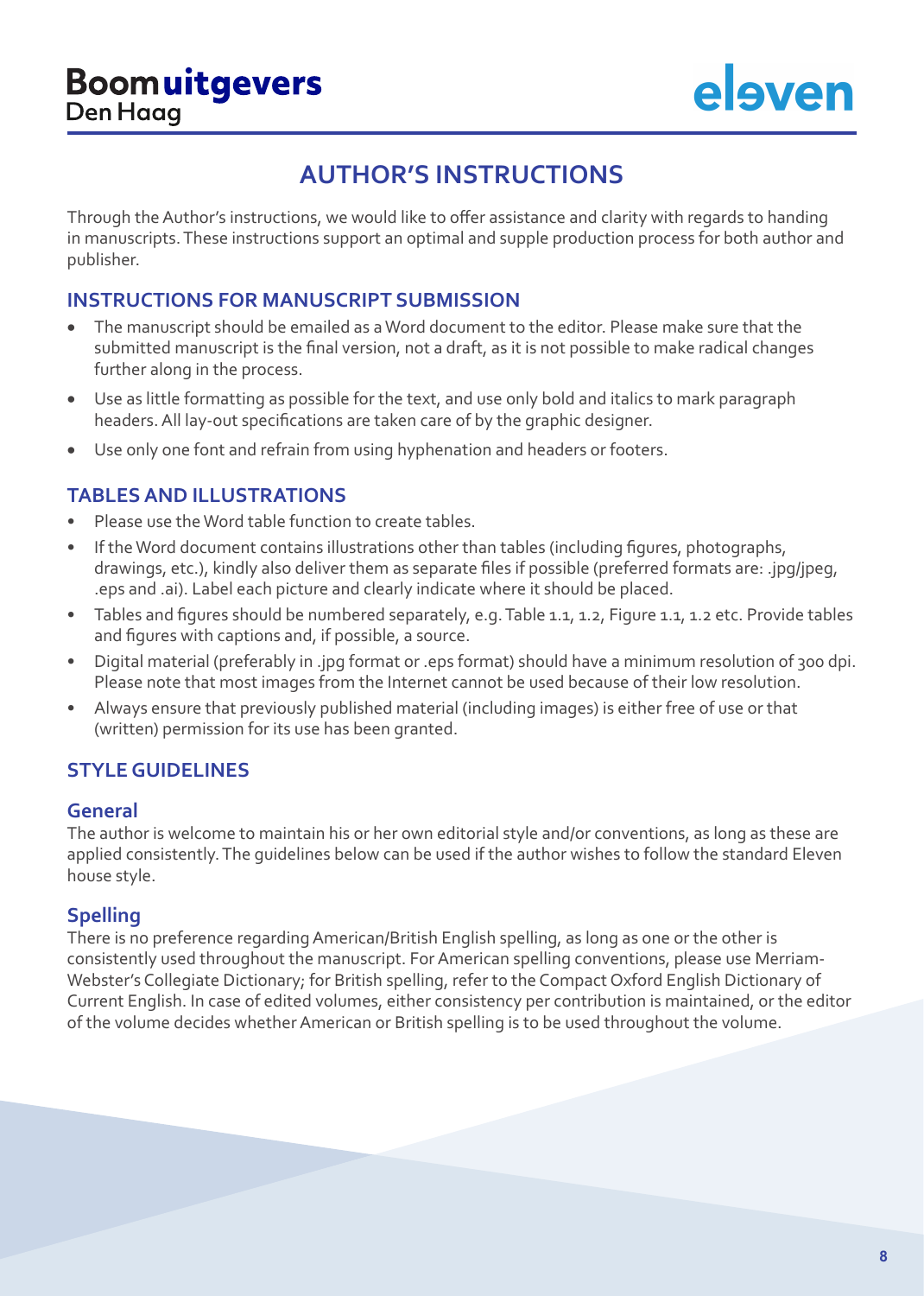

## **References (Citations)**

#### **I. Books**

*Author, Title, Edition, Place of publication, Publisher, Year, Page. Example:* H. Fraser & R. Joyce, The Federation House: Australia's Own Style, 2nd ed., Sydney, Lansdowne Press, 1986, pp. 420-425.

#### **II. Articles**

*Author, 'Title of article', Periodical, Volume, No., (Month and) year, Periodical pages. Example: R.A. Goldthwaite, 'The Florentine Palace as Domestic Architecture', American Historical Review, Vol. 77, No. 4, 1972, pp. 977-1012.*

#### **III. Contributions in Compilations and Edited Volumes**

*Author, 'Title of article', in Editor's name (Ed.), Title Volume, Place of publication, Publisher, Year, Page. Example: M. Akehurst, 'Humanitarian Intervention', in H. Bull (Ed.), Intervention in World Politics, Oxford, Oxford University Press, 1979, p. 99.*

#### **IV. Newspaper Articles**

*Author, 'Title of article', Paper, Date, Page. Example: A. Lewis, 'The War Crimes Tribunal Works', International Herald Tribune, 31 July 1995, p. 5. V. Unpublished Theses etc. Example: J. Smith, German Reunification (LLM theses on file at the EUI, Florence).*

#### **VI. Repeat Citations**

*Author last name, Year of publication, Page. Example: Baker, 2002, p. 420.*

#### **VII. Case Law**

#### *A. EU Court of Justice*

*First quote: full name of the parties, short form in brackets , ECLI (if available). Example: Judgment of 8 April 1976 in Case 43/75, Gabrielle Defrenne v. Société anonyme belge de navigation aérienne SABENA (Defrenne II), [1976] ECR 455, at p. 465. Subsequent quotes:* 

*Example: Case 43/75, Defrenne II, in particular Rec. 14 of the judgment.*

#### *B. ECHR*

*Examples: W. v. United Kingdom (1983), DR 32, 190, 192. Ireland v. United Kingdom, ECHR (1978) Series A, No. 25, at 90.*

#### *C. Other International Courts/Tribunals*

*Examples: UNCIO XV, 335; amendments by General Assembly Resolution in UNTS 557, 143/638, 308/892, 119.*

*GA Res. 41/133, 4 December 1986. SC Res. 181, 7 August 1963. D. National Case Law*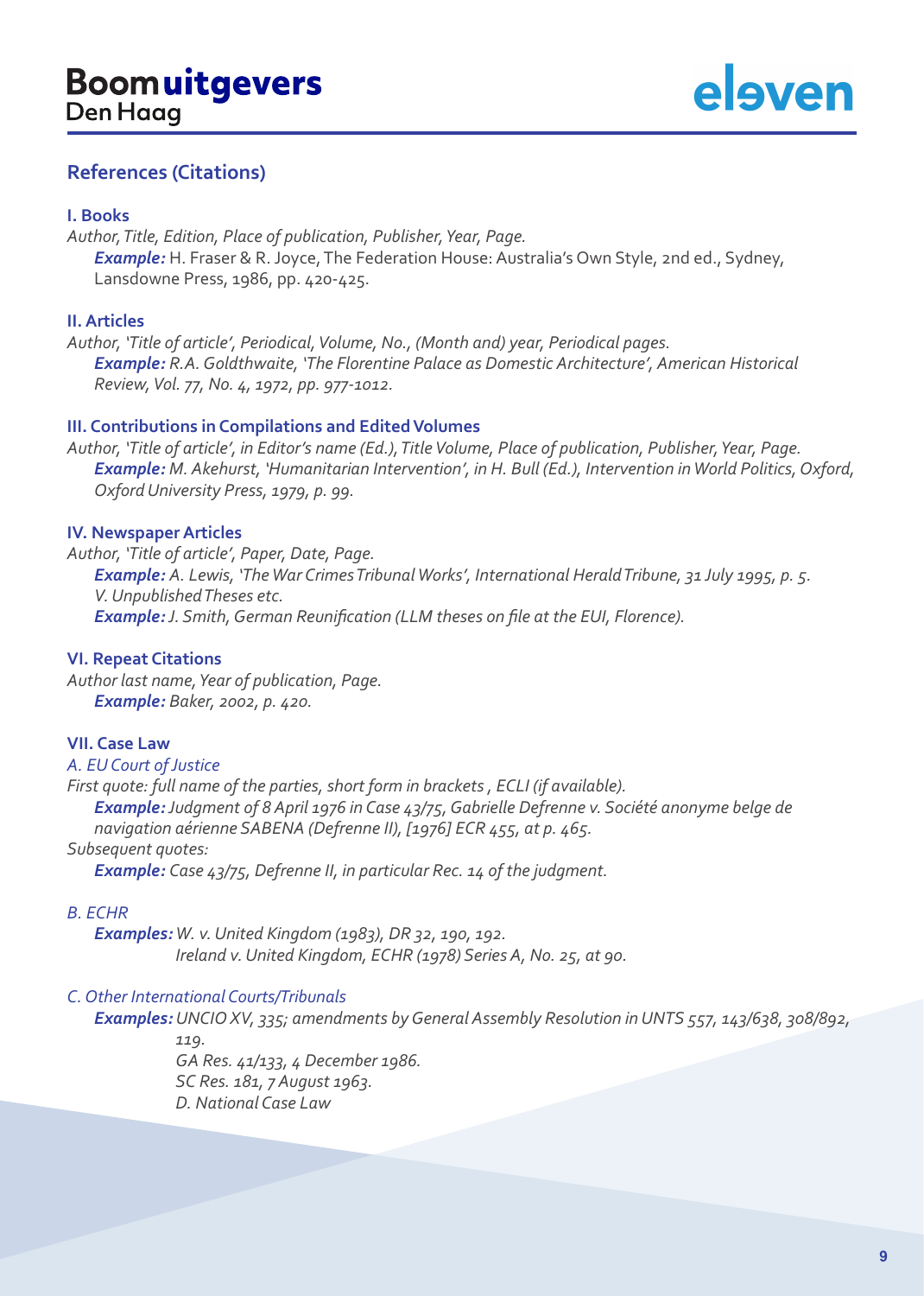eleven

Follow the official national style as much as possible. If the result would be unclear, use the following basic rule: *Party v. Party*, volume reporter page (court date).

*Example:* Smith v. Jones, 32 JNI 369 (Sup.Ct. 1867).

## **Other**

- Authors may use up to four levels of section headings (e.g. Chapter 12: 12.1; 12.1.1; 12.1.1.1.; 12.1.1.1.1). All nouns, verbs and adjectives should begin with capital letters.
- Use of italics: Italics may be used to indicate emphasis. Additionally, terms or phrases from other languages that are not established in English (e.g. rechten) can also be italicized. Titles of books, films, newspapers, magazines, journals and plays should also be placed in italics. Do not italicize words from other languages that have been established in English (e.g. per se, en route, Zeitgeist).
- A (short) quotation in the text can be put between double ("…") or single ('…') quotation marks, as long as one or the other is used consistently. If a quotation is longer than 30 words, please leave out the quotation marks, indent the quotation and insert an extra line between the lines above and below the quotation.
- Always put foot- and endnote numbers in the text after the last punctuation mark. For example: … done.9

## **Index**

- If you wish to have an index, please mark keywords in the manuscript using the marker in Word or insert them with the Word indexing tool. The typesetter automatically generates the index based on these highlights/items.
- Please note that if the index should refer to a particular keyword on multiple pages, this keywords needs to be marked on each page to be referenced.
- Make sure to mark only words that are explained or defined in the text. An index referring to irrelevant places in the text has no added value for the user. We advise a maximum of five keywords a page. Divide the index in two sublevels at the most.
- An instruction for creating an index is outlined below. If you have trouble creating an index, please contact the editor of your publication.